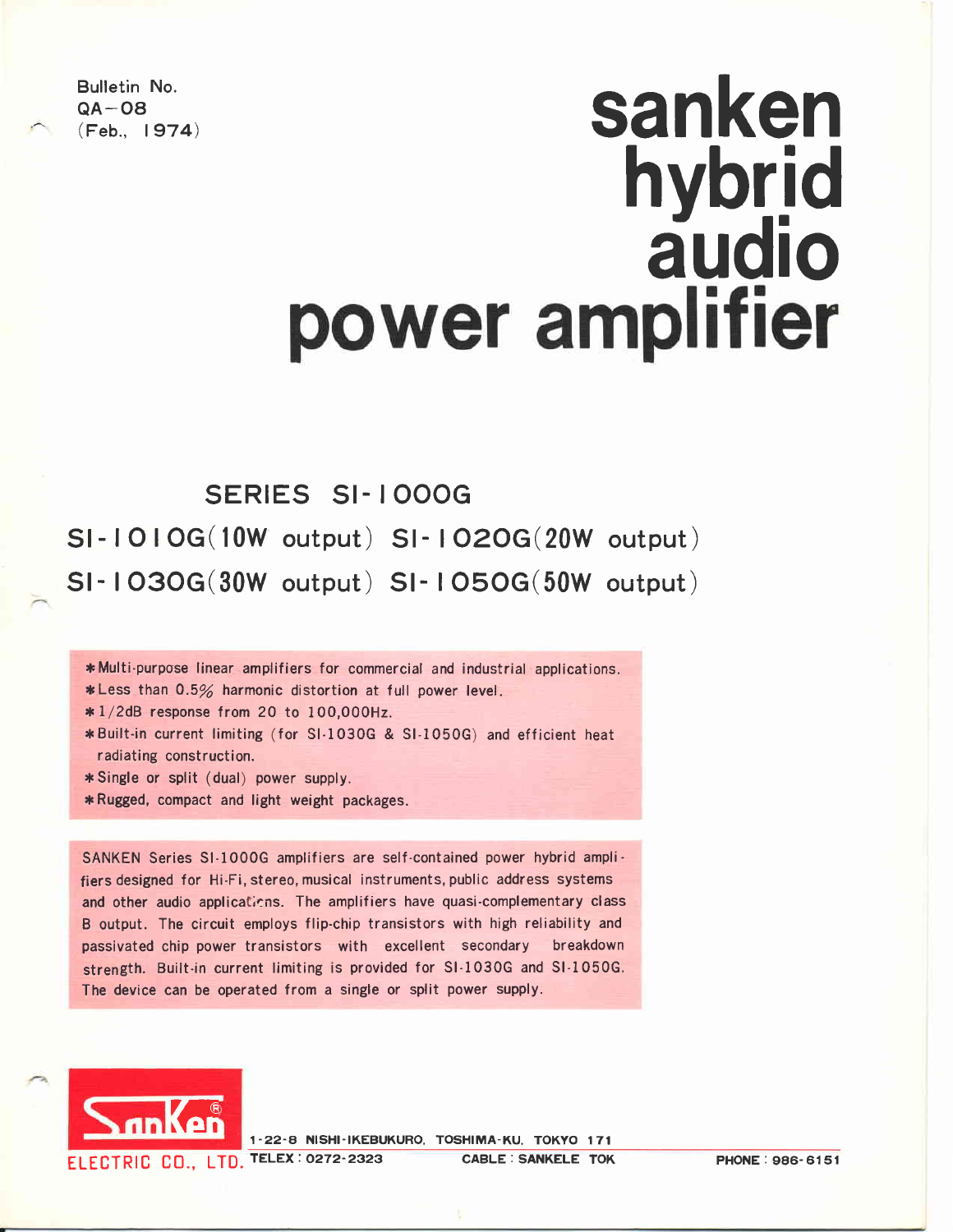

## ELECTRICAL CHARACTERISTICS

| Characteristic                           | SI-1010G                           | SI-1020G                           | SI-1030G                                                                | SI-1050G                            |
|------------------------------------------|------------------------------------|------------------------------------|-------------------------------------------------------------------------|-------------------------------------|
| Maximum rms Power                        | 10W                                | <b>20W</b>                         | 30W                                                                     | 50W                                 |
| Output Load                              | 8 ohms                             | 8 ohms                             | 8 ohms                                                                  | 8 ohms                              |
| Supply Voltage                           | 34V or $\pm 17V$                   | 46V or $\pm 23V$                   | 54V or $\pm 27V$                                                        | 66V or $\pm 33V$                    |
| Absolute Max. Supply<br>Voltage          | 45V or $\pm 22.5V$                 | 55V or $\pm 25V$                   | 60V or $\pm 30V$                                                        | 80V or $\pm 40V$                    |
| Supply Current (ave.)                    | 0.50A                              | 0.72A                              | 0.86A                                                                   | 1.1A                                |
| <b>Protective Fusing</b>                 | 1A Quick Blow                      | 1A Quick Blow                      | 1.5A Quick Blow 2A Quick Blow                                           |                                     |
| Harmonic Distortion at<br>Full Output    | $0.5\%$ max.                       | $0.5\%$ max.                       | $0.5\%$ max.                                                            | $0.5\%$ max.                        |
| Input Voltage                            | $0.30V$ typ.                       | $0.42V$ typ.                       | $0.52V$ typ.                                                            | $0.70V$ typ.                        |
| Maximum Input Voltage(p-p)               | 10 <sub>V</sub>                    | 10 <sub>V</sub>                    | 10 <sub>V</sub>                                                         | 10V                                 |
| Voltage Gain Full Feedback<br>$(P_0=1W)$ | 30dB typ.                          | 30dB typ.                          | 30dB typ.                                                               | 30dB typ.                           |
| Input Impedance                          | 40,000 ohms typ.                   | 40,000 ohms typ.                   | 40,000 ohms typ.                                                        | 40,000 ohms typ.                    |
| Output Impedance $(P_0=1W)$              | $0.2$ ohm typ.                     | $0.2$ ohm typ.                     | $0.2$ ohm typ.                                                          | $0.2$ ohm typ.                      |
| Load Current (rms)                       | 0.89A typ.                         | 1.58A typ.                         | $2.00A$ typ.                                                            | 2.50A typ.                          |
| Load Current (p-p)                       | $2.52A$ typ.                       | 4.45A typ.                         | 5.66A typ.                                                              | 7.00A typ.                          |
| Output Voltage (rms)                     | 8.9V typ.                          | 12.7V typ.                         | 16.0V typ.                                                              | 20.0V typ.                          |
| Signal to Noise Ratio<br>(Input Shorted) | 90dB typ.                          | 90dB typ.                          | 90dB typ.                                                               | 90dB typ.                           |
| <b>Idling Current</b>                    | 20mA typ.                          | 20mA typ.                          | 20mA typ.                                                               | 20mA typ.                           |
| Frequency Range $(P_0=1W)$               | 20Hz to 100kHz                     | 20Hz to 100kHz                     | 20Hz to 100kHz                                                          | 20Hz to 100kHz                      |
| Power Bandwidth $(-3dB)$                 | 20Hz to 20kHz                      | 20Hz to 20kHz                      | 20Hz to 20kHz                                                           | 20Hz to 20kHz                       |
| <b>Operating Temperature</b>             | $-10^{\circ}$ C to $+70^{\circ}$ C | $-20^{\circ}$ C to $+80^{\circ}$ C | $-20^{\circ}$ C to $+80^{\circ}$ C                                      | $-20^{\circ}$ C to $+80^{\circ}$ C  |
| Storage Temperature                      | $-25^{\circ}$ C to $+85^{\circ}$ C |                                    | $-30^{\circ}$ C to $+100^{\circ}$ C $-30^{\circ}$ C to $+100^{\circ}$ C | $-30^{\circ}$ C to $+100^{\circ}$ C |
| <b>Built-in Protection</b>               |                                    |                                    | current limiting                                                        | current limiting                    |
|                                          |                                    |                                    | At 25°C ambient, 1kHz, $R_L=8$ ohms                                     |                                     |

^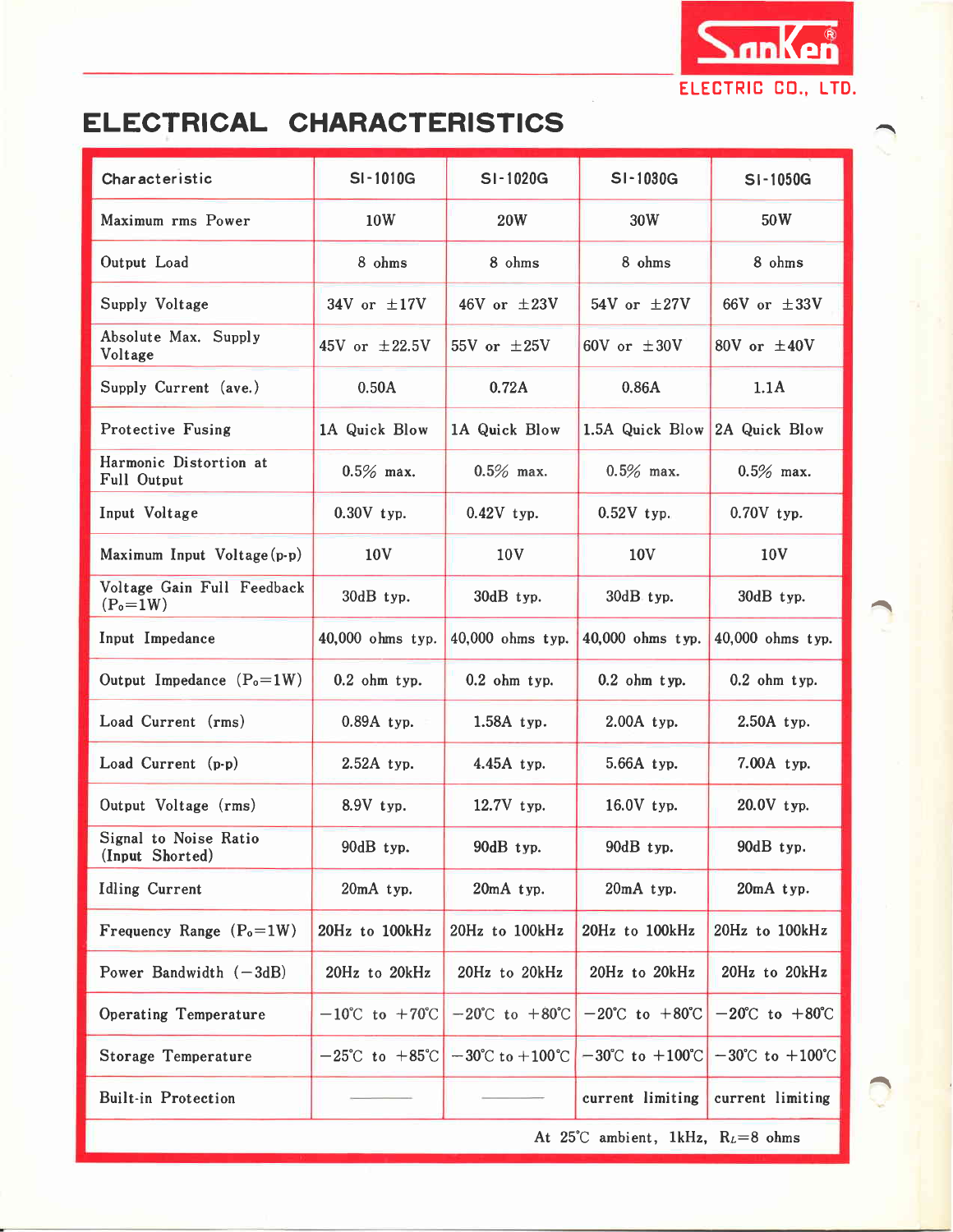

## **RECOMMENDED CONNECTIONS** (SI-1010G & SI-1020G)

### A. SINGLE POWER SUPPLY



## **B. SPLIT POWER SUPPLY**

 $\overline{\phantom{a}}$ 

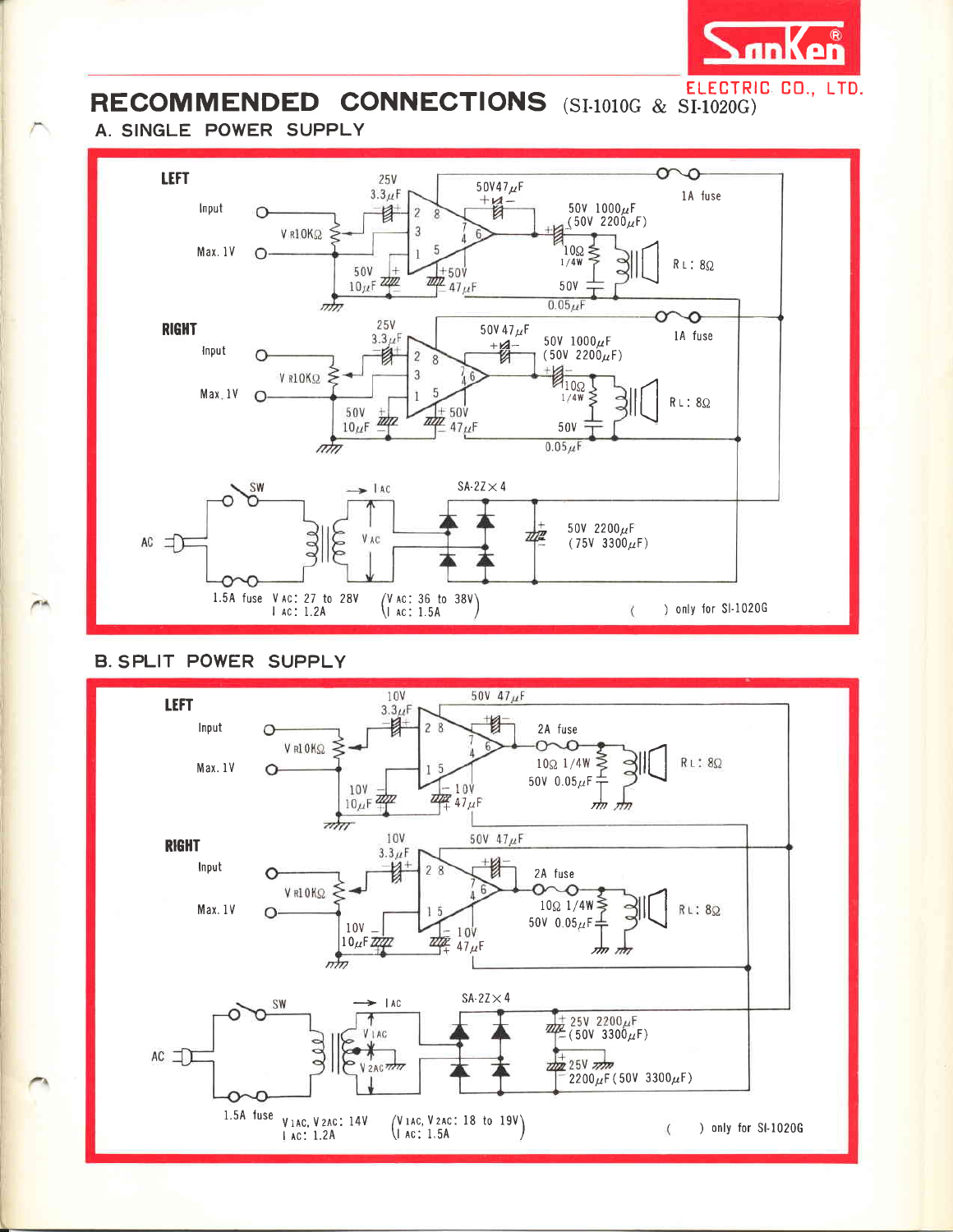

## RECOMMENDED CONNECTIONS (SI-1030G & SI-1050G)

## A. SINGLE POWER SUPPLY



## **B. SPLIT POWER SUPPLY**

![](_page_3_Figure_5.jpeg)

 $\frac{1}{n}$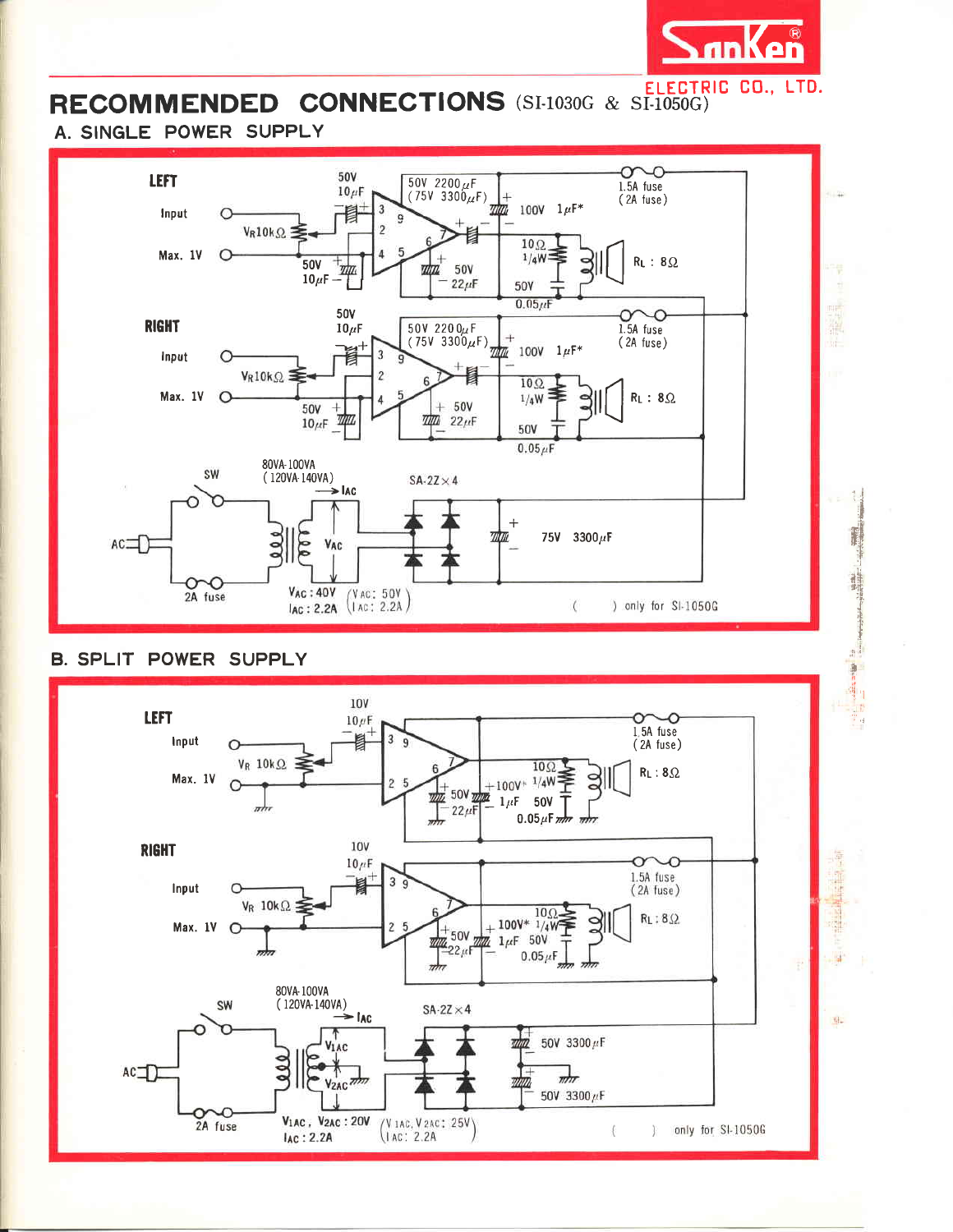![](_page_4_Picture_0.jpeg)

## **SCHEMATIC**

#### **SI-1010G**

![](_page_4_Figure_3.jpeg)

![](_page_4_Figure_4.jpeg)

![](_page_4_Figure_5.jpeg)

#### TERMINAL ASSIGNMENTS

- A. With single power supply
- 1. Ripple filter capacitor  $(+)$
- 2. Input  $(+)$
- 3. Input  $(-)$
- 4. Ground for power supply & ground for output
- 5. Feedback
- 6. Output
- 7. Boot strap capacitor $(+)$
- 8. Power supply  $(+)$

#### B. With split (dual) power supply

- 1. Ripple filter capacitor  $(-)$
- 2. Input  $(+)$
- 3. Spare
- 4. Power supply  $(-)$
- 5. Feedback
- 6. Output
- 7. Boot strap capacitor  $(+)$ 8. Power supply  $(+)$
- 

### OUTLINE DRAWINGS  $(SI-1010G \& SI-1020G)$

![](_page_4_Figure_26.jpeg)

### POWER DERATING (SI-1010G & SI-1020G)

![](_page_4_Figure_28.jpeg)